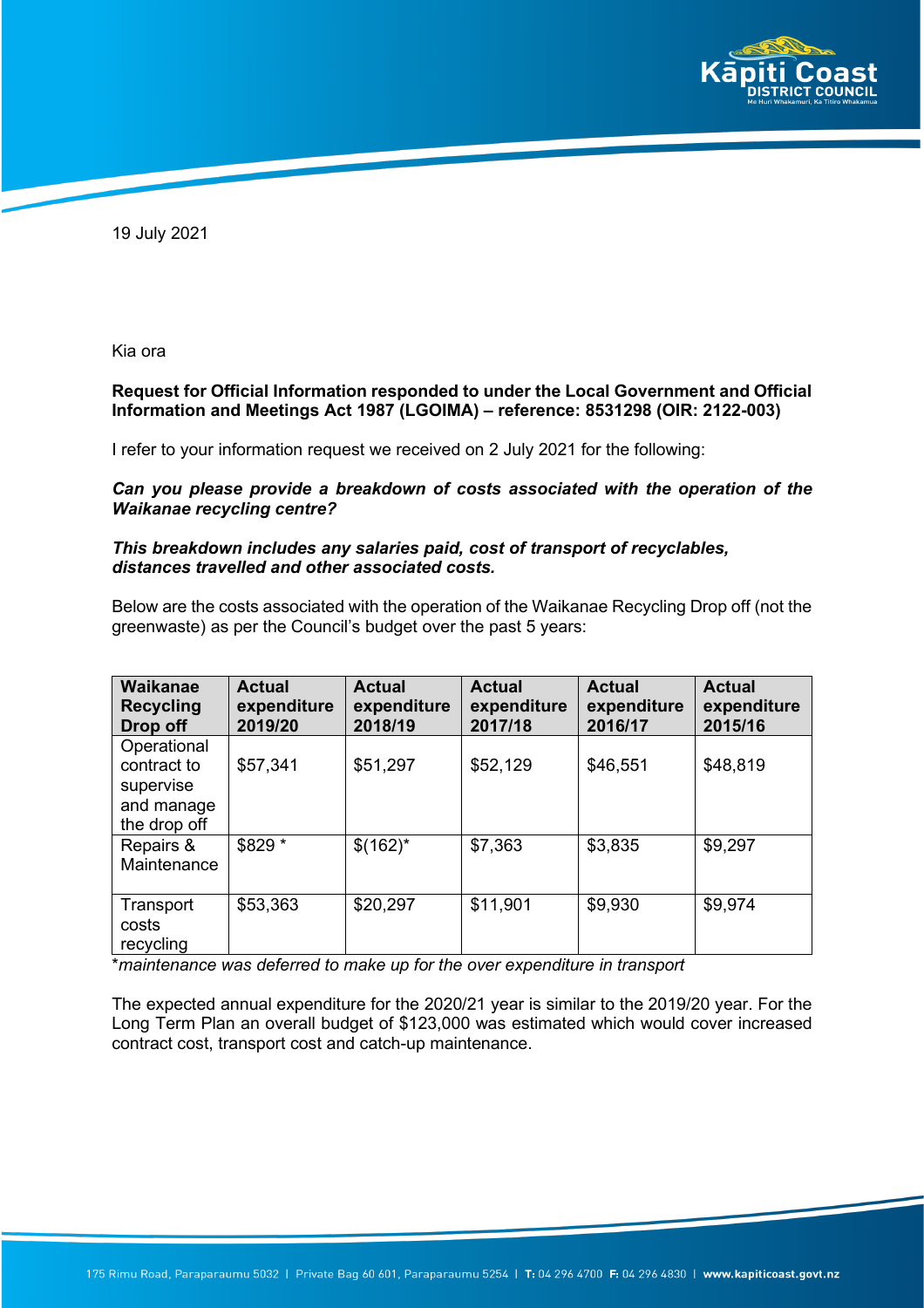#### *Regarding the green waste operation:*

#### *1. What is the gross revenue collected per annum from the green waste operation at Park Avenue Waikanae?*

In 2012 Council stopped providing (contracting) greenwaste services in the district. At Waikanae, Composting New Zealand has been setting the charges for greenwaste since 2012 and has been receiving the revenue in full to run the greenwaste operation on site, transporting to Otaihanga and composting at Otaihanga.

The revenue information is held by Composting New Zealand, not by Council. On this basis I must decline this part of your request for revenue details as the information is not held by Council, and the person dealing with the request has no grounds for believing that the information is held by another local authority or a department or Minister of the Crown or organisation, Section 17(g)(i) of the Act refers.

#### *Regarding the glass recycling:*

### *2. Does the glass recycling generate an income stream for council or another operation?*

Council exited from all kerbside collections in 2012 including glass collections and other kerbside recycling. The recycling of glass in Kāpiti is provided by local collectors who transport colour sorted glass to Auckland where it is processed to produce new bottles.

Information on cost and/or potential revenue is held by each collector, not by Council as these are private operators. On this basis I must decline this part of your request for revenue details as the information is not held by Council, and the person dealing with the request has no grounds for believing that the information is held by another local authority or a department or Minister of the Crown or organisation, Section 17(g)(i) of the Act refers.

## *3. If for council, what is the gross revenue from this recycling?*

Please refer to our response above. Kāpiti's kerbside recycling is consolidated and transported to the recycling facility in Seaview where it is processed.

Information on cost and/or revenue is held by each collector. On this basis I must decline this part of your request for revenue details as the information is not held by Council, and the person dealing with the request has no grounds for believing that the information is held by another local authority or a department or Minister of the Crown or organisation, Section 17(g)(i) of the Act refers.

## *4. If you are aware, what is the revenue obtained from another operation?*

Council's resource recovery facilities in Ōtaki and Otaihanga are operated by a private operator under a lease agreement. The operator of the sites sets the gate fees, receives the revenue and operates the site at their cost. This includes providing recycling drop off and other waste minimisation opportunities such as the re-use shop in Otaihanga, tv-recycling, tyre recycling and metal recycling.

Information on cost and revenue is held by the Lessee, not by Council. On this basis I must decline this part of your request for revenue details as the information is not held by Council, and the person dealing with the request has no grounds for believing that the information is held by another local authority or a department or Minister of the Crown or organisation, Section 17(g)(i) of the Act refers.